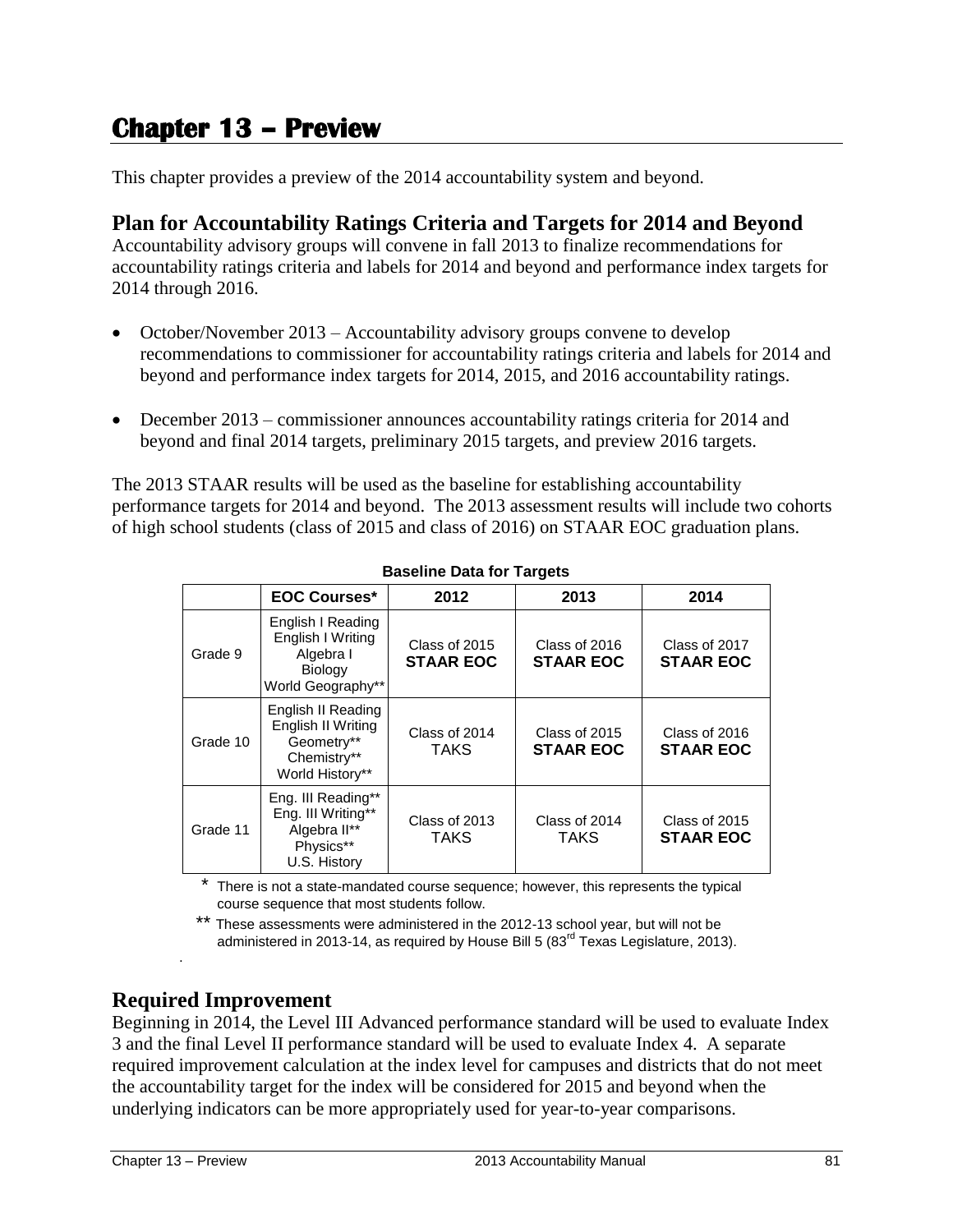# **Small Numbers Analysis**

Multi-year average performance will be used at the indicator level to calculate indicators for small districts and campuses that do not meet minimum size criteria using current year data. In 2013, two-year-averages were calculated for assessment indicators because only two years of STAAR results were available. The following table shows the indicators for which multi-year average will be applied in 2014 and beyond.

| Use of Multi-Year-Average for Small Numbers Analysis                                                                                                                  | 2013 Ratings   | 2014 Ratings<br>and Beyond |
|-----------------------------------------------------------------------------------------------------------------------------------------------------------------------|----------------|----------------------------|
| Index 1:<br>STAAR Percent Met Phase-in 1 Level II Performance Standard All Students                                                                                   | 2-year average | 3-year average             |
| Index 2:<br>Weighted Growth Rate All Students                                                                                                                         | New*           | 2-year average             |
| Index 3:<br>Reading Weighted Performance Rate Economically Disadvantaged Student Group<br>(2012 and 2013 indicators recalculated for 3-year-average in 2014 and 2015) | 2-year average | 3-year average             |
| Mathematics Weighted Performance Rate Economically Disadvantaged Student Group<br>(2012 and 2013 indicators recalculated for 3-year-average in 2014 and 2015)         | 2-year average | 3-year average             |
| Writing Weighted Performance Rate Economically Disadvantaged Student Group<br>(2012 and 2013 indicators recalculated for 3-year-average in 2014 and 2015)             | 2-year average | 3-year average             |
| Science Weighted Performance Rate Economically Disadvantaged Student Group<br>(2012 and 2013 indicators recalculated for 3-year-average in 2014 and 2015)             | 2-year average | 3-year average             |
| Social Studies Weighted Performance Rate Economically Disadvantaged Student Group<br>(2012 and 2013 indicators recalculated for 3-year-average in 2014 and 2015)      | 2-year average | 3-year average             |
| Index 4:<br>STAAR Percent Met Final Level II Performance Standard on One or More Tests All Students                                                                   | NA in 2013     | 3-year average             |
| Four-Year Graduation Rate All Students                                                                                                                                | 3-year average | 3-year average             |
| Five-Year Graduation Rate All Students                                                                                                                                | 3-year average | 3-year average             |
| Four-Year Graduation and GED Rate All Students                                                                                                                        | 3-year average | 3-year average             |
| Five-Year Graduation and GED Rate All Students                                                                                                                        | 3-year average | 3-year average             |
| Six-Year Graduation and GED Rate All Students                                                                                                                         | 3-year average | 3-year average             |
| <b>RHSP/DAP Rate All Students</b>                                                                                                                                     | 3-year average | 2-year average*            |
| Annual Dropout Rate All Students                                                                                                                                      | 3-year average | 3-year average             |

\* Weighted Growth Rate is a new calculation with no prior year data; RHSP/DAP Rate in 2014 will be based on a new longitudinal calculation for the class of 2013 (2014 ratings) that will be reported for the first time for the class of 2012 in fall 2013.

Use of multi-year-average performance at the index level for campuses and districts that do not meet the accountability target based on current year data will be considered for 2015 and beyond.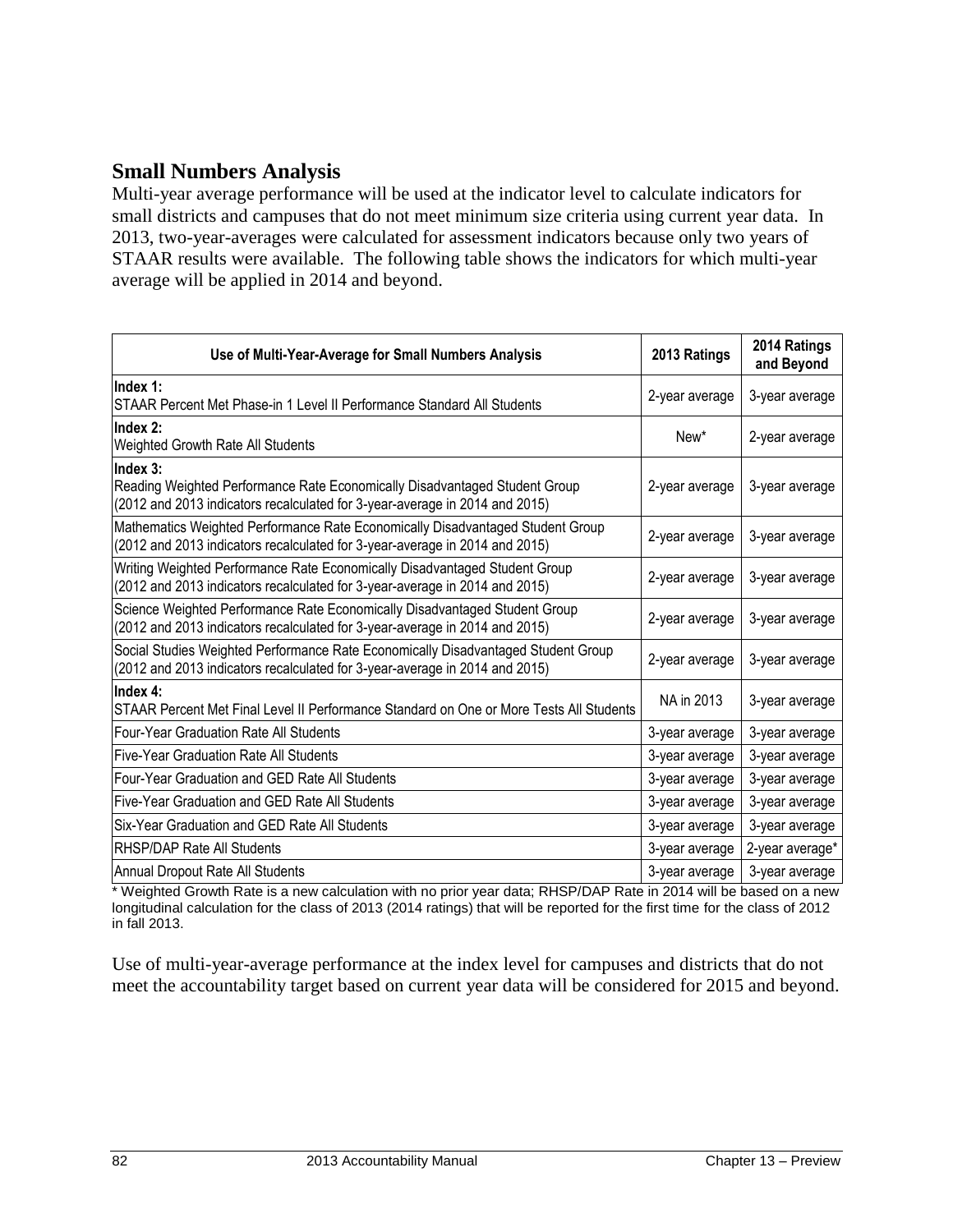# **Index 3: Closing Performance Gaps**

The following changes are anticipated to be implemented in 2014 and beyond.

### **Methodology**

The percent of students at the specified student performance level on the assessment is multiplied by the weight for that performance level. The STAAR weighted performance rate calculation was modified for 2013 because STAAR Level III performance cannot be included until 2014.

- Phase-in 1 Level II (2013 and beyond) one point for each percent of students at the phase-in 1 Level II performance standard
- Level III Advanced (2014 and beyond) two points for each percent of students at the final Level III performance standard

#### **Index 3 Calculations**

Because the indicator will be weighted to give one or two points for closing the performance gap in 2014 and beyond, each indicator contributes from 0 to 200 points to the index for each student group that meets minimum size criteria.

| Example 3.1. Calculations to determine Index 3 points for reading performance shown in Example 3.2 |                               |                                              |                                              |                 |                   |  |  |  |  |  |  |
|----------------------------------------------------------------------------------------------------|-------------------------------|----------------------------------------------|----------------------------------------------|-----------------|-------------------|--|--|--|--|--|--|
| <b>STAAR Weighted Performance Rate</b>                                                             | Economically<br>Disadvantaged | Lowest Performing<br>Racial/Ethnic Group - 1 | Lowest Performing<br>Racial/Ethnic Group - 2 | Total<br>Points | Maximum<br>Points |  |  |  |  |  |  |
| Number of Tests                                                                                    | 80                            | 40                                           | 25                                           |                 |                   |  |  |  |  |  |  |
| # at Phase-in 1 Level II or above<br>% at Phase-in 1 Level II or above                             | 80<br>100%                    | 20<br>50%                                    | 25<br>100%                                   |                 |                   |  |  |  |  |  |  |
| # at Level III Advanced<br>% at Level III Advanced                                                 | 40<br>50%                     | $0\%$                                        | 25<br>100%                                   |                 |                   |  |  |  |  |  |  |
| Reading Weighted Performance Rate                                                                  | 150                           | 50                                           | 200                                          | 400             | 600               |  |  |  |  |  |  |

| Example 3.2. Calculations to determine overall points for Index 3 for 2014 and beyond |                               |                                              |                                              |                 |                   |  |  |  |  |  |  |
|---------------------------------------------------------------------------------------|-------------------------------|----------------------------------------------|----------------------------------------------|-----------------|-------------------|--|--|--|--|--|--|
| <b>STAAR Weighted Performance Rate</b>                                                | Economically<br>Disadvantaged | Lowest Performing<br>Racial/Ethnic Group - 1 | Lowest Performing<br>Racial/Ethnic Group - 2 | Total<br>Points | Maximum<br>Points |  |  |  |  |  |  |
| Reading Weighted Performance Rate                                                     | 150                           | 50                                           | 200                                          | 400             | 600               |  |  |  |  |  |  |
| Mathematics Weighted Performance Rate                                                 | 125                           | 100                                          | 90                                           | 315             | 600               |  |  |  |  |  |  |
| Writing Weighted Performance Rate                                                     | 80                            | 90                                           | 125                                          | 295             | 600               |  |  |  |  |  |  |
| Science Weighted Performance Rate                                                     | 120                           | 40                                           | 90                                           | 250             | 600               |  |  |  |  |  |  |
| Social Studies Weighted Performance Rate                                              | 50                            | 40                                           | 80                                           | 170             | 600               |  |  |  |  |  |  |
| Total                                                                                 | 1430                          | 3000                                         |                                              |                 |                   |  |  |  |  |  |  |
| Index Score (total points divided by maximum points)                                  | 48                            |                                              |                                              |                 |                   |  |  |  |  |  |  |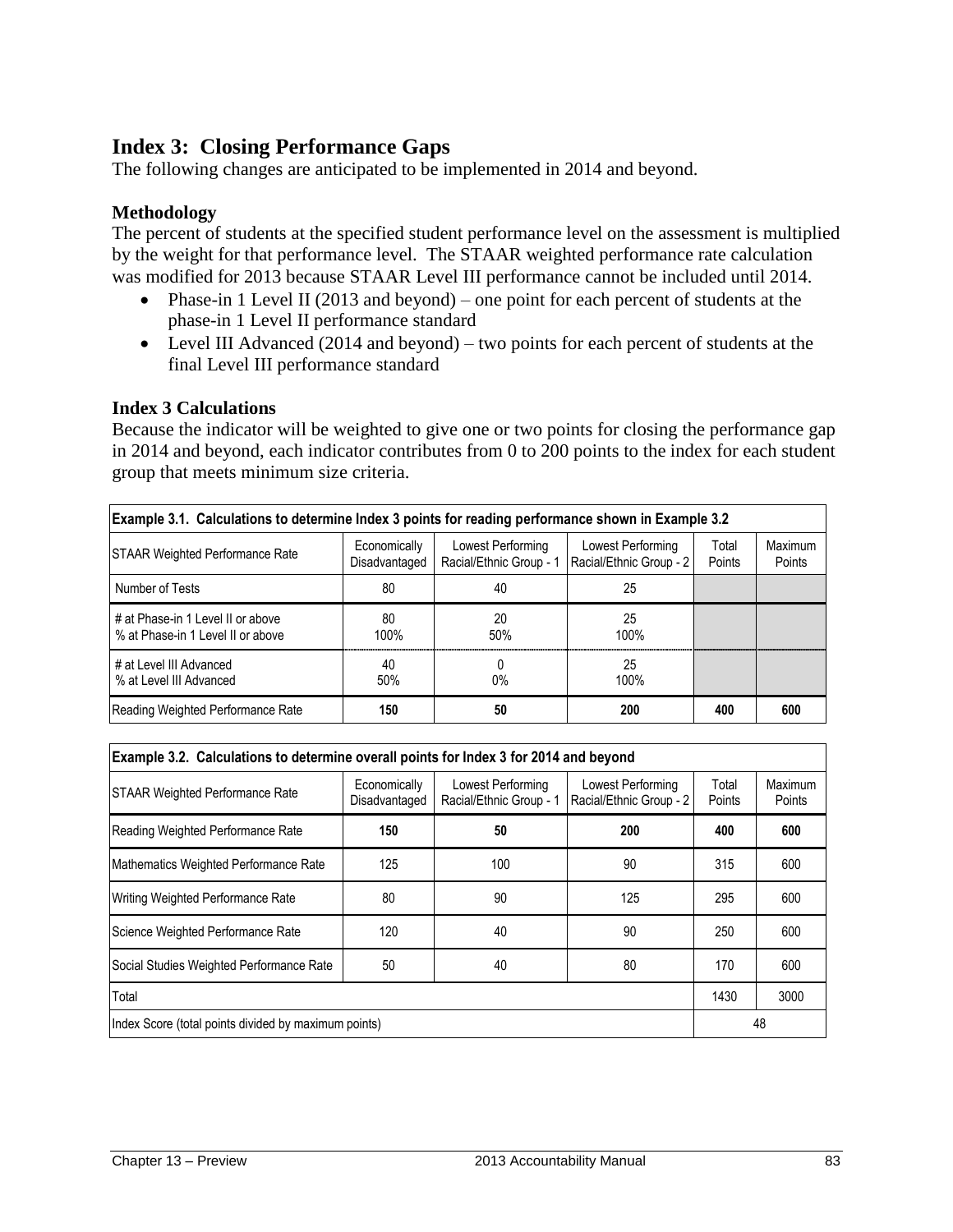# **Index 4: Postsecondary Readiness**

The following changes are anticipated to be implemented in 2014 and beyond.

## **STAAR Level II Performance for Index 4**

In 2014 and beyond, credit will be given for final Level II performance on the same assessments used in Index 1 at final Level III performance standard.

### *Subjects Areas Evaluated for STAAR Performance in Index 4*

All subject areas (reading, mathematics, writing, science, and social studies) are combined. Subject areas are not evaluated separately.

## *Student Groups Evaluated for STAAR Performance in Index 4*

Eight student groups are evaluated.

- All Students
- Seven Racial/Ethnic groups: African American, American Indian, Asian, Hispanic, Pacific Islander, White, and Two or More Races

### **Index 4 Calculations**

For high schools with a graduation rate the index produces two separate scores, a graduation score and a STAAR score; the final index score is an average of the two scores. Consequently, for most high schools and districts, STAAR final Level II performance and graduation rates weigh equally in the index.

*Graduation Score:* Combined performance across the graduation rates and Recommended High School and Distinguished Achievement Programs (RHSP/DAP) diploma indicator:

- Class of 2013 Four-Year Graduation Rate for All Students and all student groups, *or*
- Class of 2012 Five-Year Graduation Rate for All Students and all student groups, whichever contributes the higher number of points to the index

Only one of the two graduation rates is used, not a mix of Four-Year Graduation Rate for one student group and Five-Year Graduation Rate for another student group.

RHSP/DAP Graduates for All Students and racial/ethnic student groups

*STAAR Score:* STAAR Percent Met final Level II on One or More Tests for All Students and racial/ethnic student groups

- For high schools that do not have a graduation rate, the annual dropout rate and STAAR final Level II performance both contribute points to the index.
- For elementary and middle schools, only STAAR final Level II performance contributes points to the index.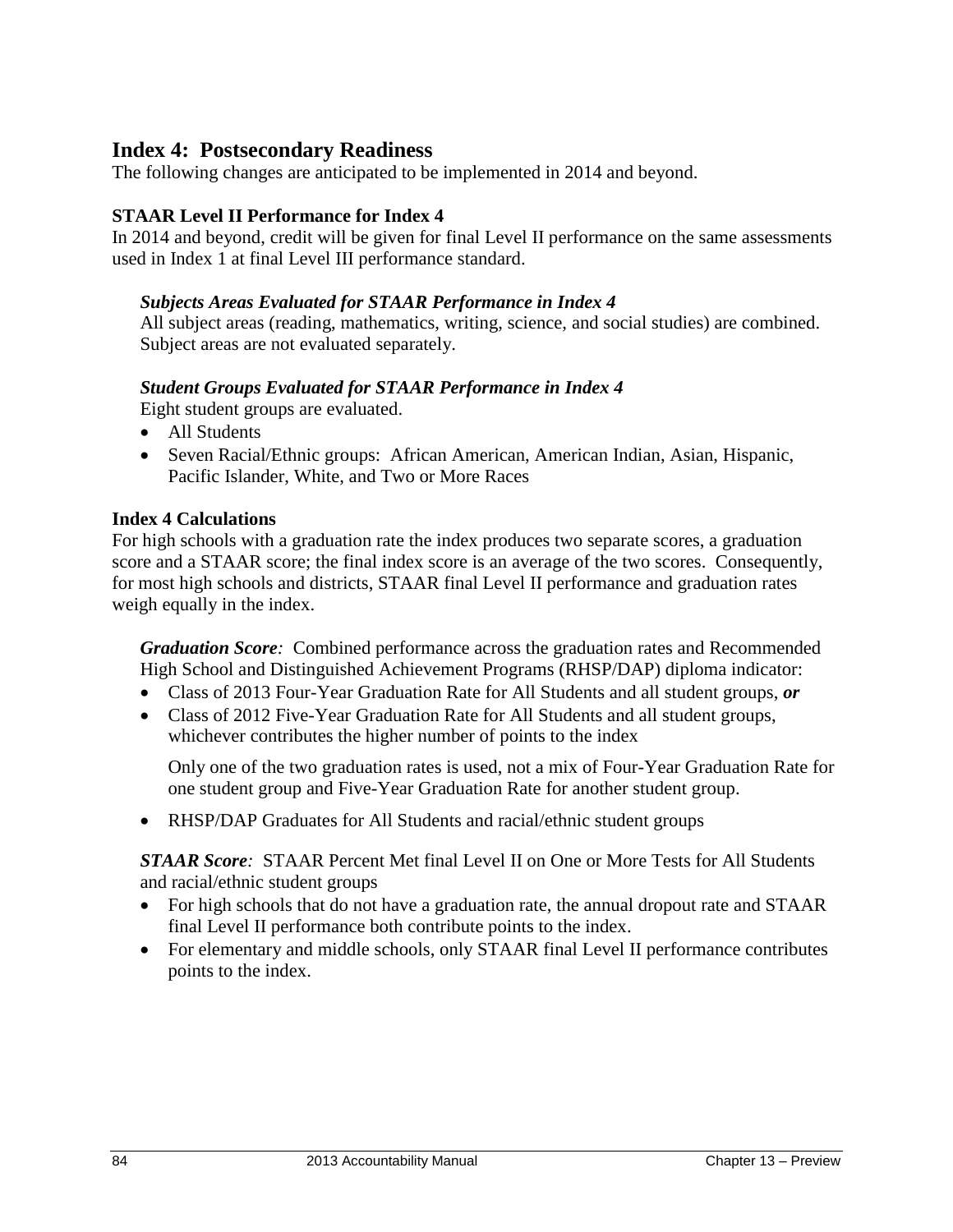| Example 4.1. Districts and campuses with a graduation rate                     |       |                              |          |       |                    |       |                     |                         |               |            |                 |                |
|--------------------------------------------------------------------------------|-------|------------------------------|----------|-------|--------------------|-------|---------------------|-------------------------|---------------|------------|-----------------|----------------|
| Indicator                                                                      | All   | African<br>Students American | Hispanic | White | American<br>Indian | Asian | Pacific<br>Islander | Two or<br>More<br>Races | Special<br>Ed | <b>ELL</b> | Total<br>Points | Max.<br>Points |
| $4$ -year<br>graduation rate                                                   | 82.8% | 74.5%                        | 70.2%    | 75.4% |                    |       |                     |                         |               | 82.4%      | 385.3           | 500            |
| RHSP/DAP                                                                       | 75.0% | 66.1%                        | 51.4%    | 67.6% |                    |       |                     |                         |               |            | 260.1           | 400            |
| 4-year Graduation Total                                                        |       |                              |          |       |                    |       |                     |                         |               |            | 645.4           | 900            |
| 4-year Graduation Score (graduation total points divided by maximum points)    |       |                              |          |       |                    |       |                     |                         |               | 72         |                 |                |
|                                                                                |       |                              |          |       |                    |       |                     |                         |               |            |                 |                |
| 5-year<br>graduation rate                                                      | 82.8% | 69.1%                        | 68.3%    | 70.0% |                    | n/a   | n/a                 | n/a                     |               | 76.6%      | 366.8           | 500            |
| RHSP/DAP                                                                       | 75.0% | 66.1%                        | 51.4%    | 67.6% |                    |       |                     |                         |               |            | 260.1           | 400            |
| 5-year Graduation Total                                                        |       |                              |          |       |                    |       |                     |                         |               |            | 626.9           | 900            |
| 5-year Graduation Score (graduation total points divided by maximum points)    |       |                              |          |       |                    |       |                     |                         |               |            | 70              |                |
|                                                                                |       |                              |          |       |                    |       |                     |                         |               |            |                 |                |
| STAAR % Met Final<br>Level II on One or<br>More Tests                          | 29%   | 16%                          | 40%      | 36%   | 23%                |       | 38%                 |                         |               |            | 182             | 600            |
| STAAR Score (STAAR total points divided by maximum points)                     |       |                              |          |       |                    |       |                     |                         |               |            | 30              |                |
| Index Score (average of Graduation Score and STAAR Score: $72 + 30 / 2 = 51$ ) |       |                              |          |       |                    |       |                     |                         |               |            | 51              |                |

| Example 4.2. Districts and campuses with Gr. 9-12 but no graduation rate       |                 |                     |                 |                 |                    |       |                     |                         |               |                 |                 |                |
|--------------------------------------------------------------------------------|-----------------|---------------------|-----------------|-----------------|--------------------|-------|---------------------|-------------------------|---------------|-----------------|-----------------|----------------|
| Indicator                                                                      | All             | African<br>American | Hispanic        | White           | American<br>Indian | Asian | Pacific<br>Islander | Two or<br>More<br>Races | Special<br>Ed | ELL             | Total<br>Points | Max.<br>Points |
| Grade 9-12<br><b>Annual Dropout</b><br>Rate                                    | 76<br>$(2.4\%)$ | 61<br>$(3.9\%)$     | 69<br>$(3.1\%)$ | 89<br>$(1.1\%)$ |                    |       |                     | 87<br>$(1.3\%)$         | 68<br>(3.2%)  | 53<br>$(4.7\%)$ | 503             | 700            |
| <b>RHSP/DAP</b>                                                                | 82.7%           | 76.4%               | 83.6%           | 83.0%           |                    |       |                     |                         |               |                 | 325.7           | 400            |
| Graduation Score (dropout and RHSP/DAP total points divided by maximum points) |                 |                     |                 |                 |                    |       |                     |                         |               |                 | 75              |                |
| ISTAAR % Met Final<br>Level II on One or<br><b>More Tests</b>                  | 29%             | 16%                 |                 | 40%             | 23%                |       | 38%                 | 36%                     |               |                 | 182             | 600            |
| STAAR Score (STAAR total points divided by maximum points)                     |                 |                     |                 |                 |                    |       |                     |                         |               |                 | 30              |                |
| Index Score (average of Graduation Score and STAAR Score: $75 + 30 / 2 = 53$ ) |                 |                     |                 |                 |                    |       |                     |                         |               |                 | 53              |                |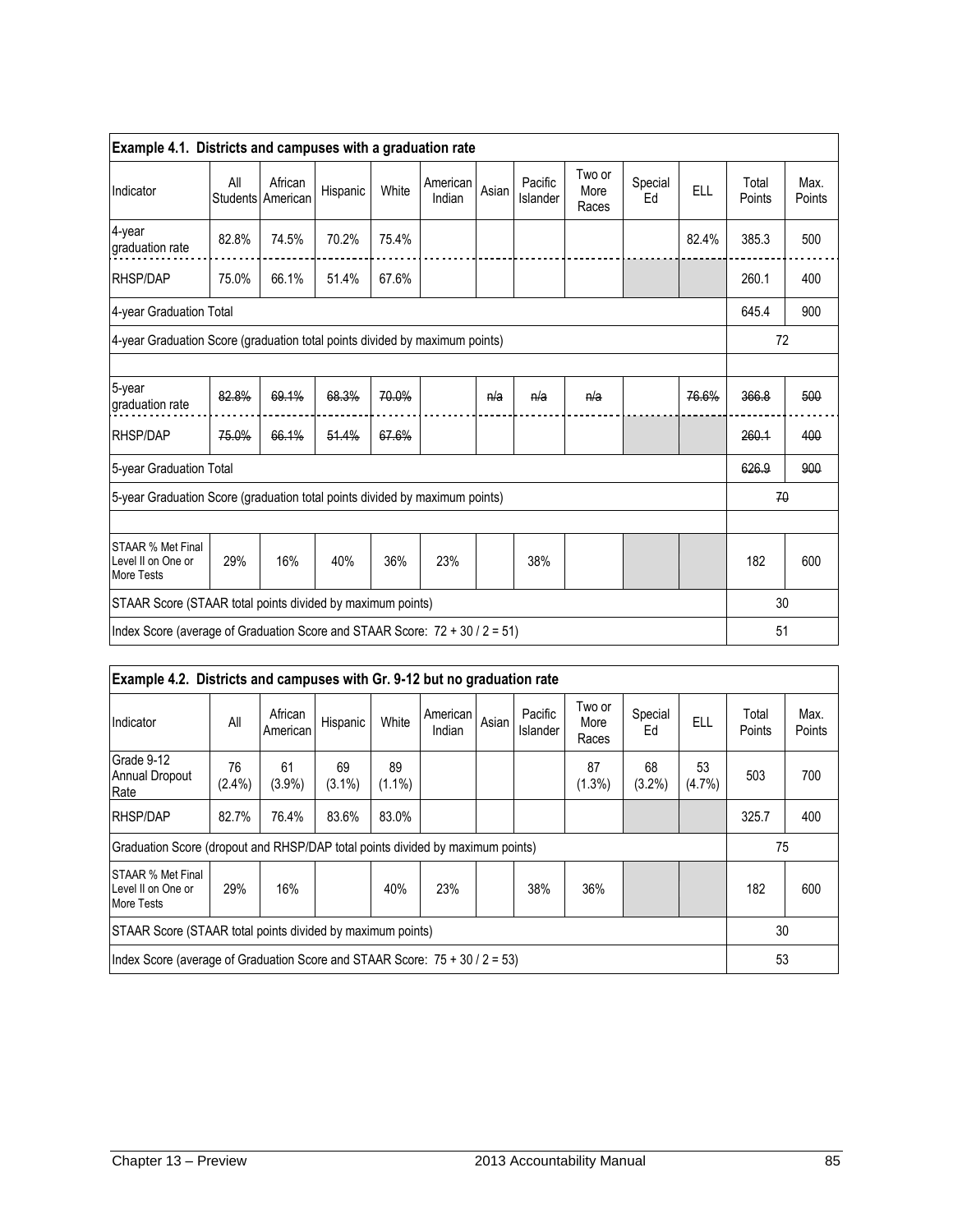| Example 4.3. Elementary and middle/junior high schools              |     |                     |          |       |                    |       |                            |                         |                 |                |  |
|---------------------------------------------------------------------|-----|---------------------|----------|-------|--------------------|-------|----------------------------|-------------------------|-----------------|----------------|--|
| Indicator                                                           | All | African<br>American | Hispanic | White | American<br>Indian | Asian | Pacific<br><b>Islander</b> | Two or<br>More<br>Races | Total<br>Points | Max.<br>Points |  |
| <b>STAAR % Met Final</b><br>Level II on One or<br><b>More Tests</b> | 29% | 16%                 | 23%      | 38%   |                    | 40%   |                            | 36%                     | 182             | 600            |  |
| Index Score (total points divided by maximum points)                |     |                     |          |       |                    |       |                            |                         | 30              |                |  |

Note: Blank cells in the examples above represent student group indicators that do not meet the minimum size criteria.

# **Index 4: Postsecondary Readiness for AEA Campuses and Charters**

Some alternative and charter schools serve a unique student population that warrants alternative criteria and index targets with regards to Index 4. Further modifications to Index 4 will be reviewed with the accountability advisory groups in fall 2013 to ensure all of the requirements of Senate Bill 1538 (described below) are met.

Graduation and General Educational Development (GED) Score will contribute 75 percent of the points to Index 4 and STAAR Score (Percent Met final Level II on One or More Tests) will contribute 25 percent of the points.

A maximum of 50 bonus points will be added to the final index score. The RHSP/DAP graduates annual rate contributes bonus points (rather than averaging the rates into the Graduation and GED Score). Bonus points are also added for the Continuing Students Success Rates and Excluded Students Credit.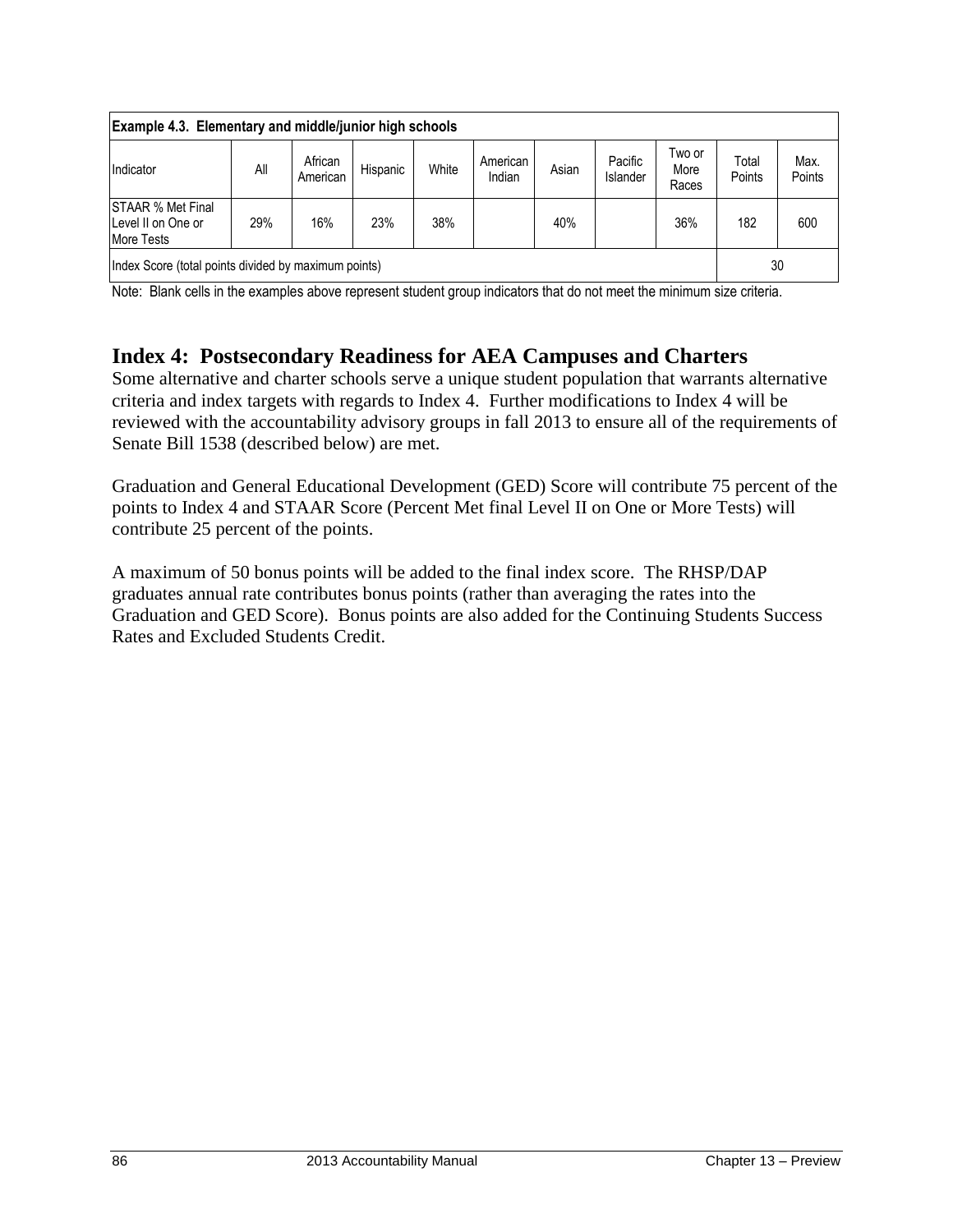| Example 4.4. AEA charter districts and campuses with a graduation and GED rate       |                        |              |                                                           |       |                    |       |                     |                         |               |            |                 |                |
|--------------------------------------------------------------------------------------|------------------------|--------------|-----------------------------------------------------------|-------|--------------------|-------|---------------------|-------------------------|---------------|------------|-----------------|----------------|
| Indicator                                                                            | All<br><b>Students</b> | African<br>n | America Hispanic                                          | White | American<br>Indian | Asian | Pacific<br>Islander | Two or<br>More<br>Races | Special<br>Ed | <b>ELL</b> | Total<br>Points | Max.<br>Points |
| 4-year graduation<br>and GED rate                                                    | 64.3%                  | 58.8%        | 58.8%                                                     | 71.6% |                    |       |                     | 66.0%                   | 59.8%         | 34.2%      | 413.5           | 700            |
| 5-year graduation<br>and GED rate                                                    | 65.1%                  | 58.8%        | 60.0%                                                     | 72.1% |                    |       |                     | 64.0%                   | 57.5%         | 48.9%      | 426.4           | 700            |
| 6-year graduation<br>and GED rate                                                    | 62.7%                  | 56.4%        | 63.6%                                                     | 63.0% |                    |       |                     | 63.2%                   | 58.0%         | 52.1%      | 419.0           | 700            |
| Graduation and GED Score (graduation and GED total points divided by maximum points) |                        |              |                                                           |       |                    |       |                     |                         |               |            | 61              |                |
| <b>STAAR % Met Final</b><br>Level II on One or<br><b>More Tests</b>                  | 29%                    | 16%          | 23%                                                       | 38%   |                    | 40%   |                     | 36%                     |               |            | 182             | 600            |
| STAAR Score (STAAR total points divided by maximum points)                           |                        |              |                                                           |       |                    |       |                     |                         |               |            | 30              |                |
| Combined Score (Graduation and GED x .75 plus STAAR x .25)                           |                        |              | $(61 \times .75 = 45.75) + (30 \times .25 = 7.5) = 53.25$ |       |                    |       |                     |                         |               |            | 53              |                |
| <b>Bonus Points:</b><br><b>RHSP/DAP</b>                                              | 27.0%                  |              |                                                           |       |                    |       |                     |                         |               |            | 27              |                |
| Continuing<br><b>Students Success</b>                                                | 5.8%                   |              |                                                           |       |                    |       |                     |                         |               |            | 6               |                |
| <b>Excluded Students</b><br>Credit                                                   | 4                      |              |                                                           |       |                    |       |                     |                         |               |            | 4               |                |
| Total Bonus Points (maximum of 50)                                                   |                        |              |                                                           |       |                    |       |                     |                         |               |            | 37              |                |
| Index Score (Combined Score plus Bonus Points)                                       |                        |              |                                                           |       |                    |       |                     | 90                      |               |            |                 |                |

Note: Blank cells in the examples above represent student group indicators that do not meet the minimum size criteria.

# **Distinction Designations**

#### **Campus Top Twenty-Five Percent Distinction Designations**

Campus top twenty-five percent distinction designations will be based on performance on Index 2 and Index 3 in relation to campuses in the comparison group.

- 2013 and Beyond: Top 25% Student Progress. Based on performance on Index 2: Student Progress. Campuses that are in the top quartile of their campus comparison group in performance on Index 2 earn this distinction designation.
- 2014 and Beyond: Top 25% Closing Achievement Gaps. Based on performance on Index 3: Closing Performance Gaps. Campuses that are in the top quartile of their campus comparison group in performance on Index 3 earn this distinction designation.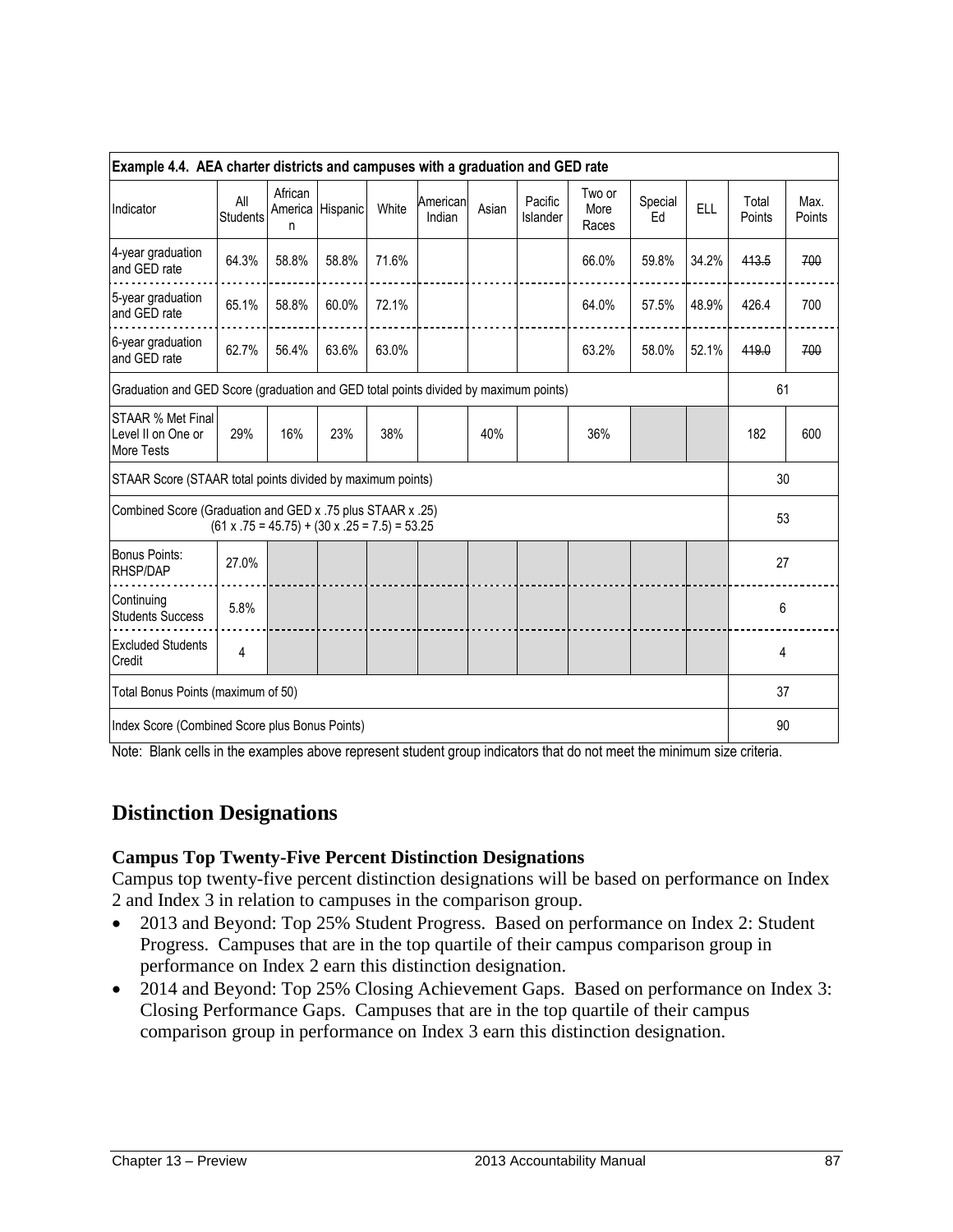### **District and Campus Distinction Designations**

The district and campus distinction designations will be implemented in 2014. Criteria and targets will be set in fall 2013 when other 2014 accountability targets are set.

#### **Academic Achievement Distinction Designations (AADD) Indicators**

In addition to the indicators outlined in Chapter 6, the following new AADD indicators will be evaluated in 2014 and beyond.

### *Grade 10 (PSAT and PLAN) and Grade 11 (PSAT) Participation.*

A student in grade 10 or 11 can take the Preliminary SAT (PSAT) and the PLAN (Pre-ACT) which are measurements of college readiness. The PSAT consists of three sections that assess a number of academic skill sets: critical reading, mathematics, and writing. PLAN includes four multiple-choice tests: English, math, reading, and science.

### *PSAT Grade 10 and Grade 11 Performance Indicators: ELA and Mathematics.*

The PSAT is a measurement of college readiness typically taken by students in grades 10 and 11. It consists of three sections that assess a number of academic skill sets: critical reading, mathematics, and writing. Student performance on each section of the PSAT is reported as a scaled score that ranges from 20 to 80 in 1 point increments. A PSAT Performance indicator will be evaluated for both ELA and mathematics.

#### *PLAN Grade 10 Performance Indicators: English and Mathematics.*

The PLAN is a measurement of college readiness typically taken by students in grades 10 and 11. A PLAN Performance indicator will be evaluated for both English and mathematics.

# **83rd Regular Legislative Session**

During the  $83<sup>rd</sup>$  legislative session, the following bills were passed that will affect the accountability system in 2014 and beyond. These legislative changes will be reviewed by accountability advisory groups in fall 2013 to develop recommendations to the commissioner for implementation in 2014 and beyond.

#### **House Bill (HB) 5**

Under TEC §39.053, indicators of student achievement will include the percentage of students who completed the distinguished level of achievement and received an endorsement for the foundation high school program. Also, three additional indicators of student achievement to evaluate district and campus performance must include either

- 1) the percentage of students who satisfy the Texas Success Initiative (TSI) college readiness benchmarks prescribed and designed by the Texas Higher Education Coordinating Board (THECB) in reading, writing, or mathematics, or
- 2) the number of students who earn postsecondary credit required for the foundation high school program, an associate's degree, or an industry certification.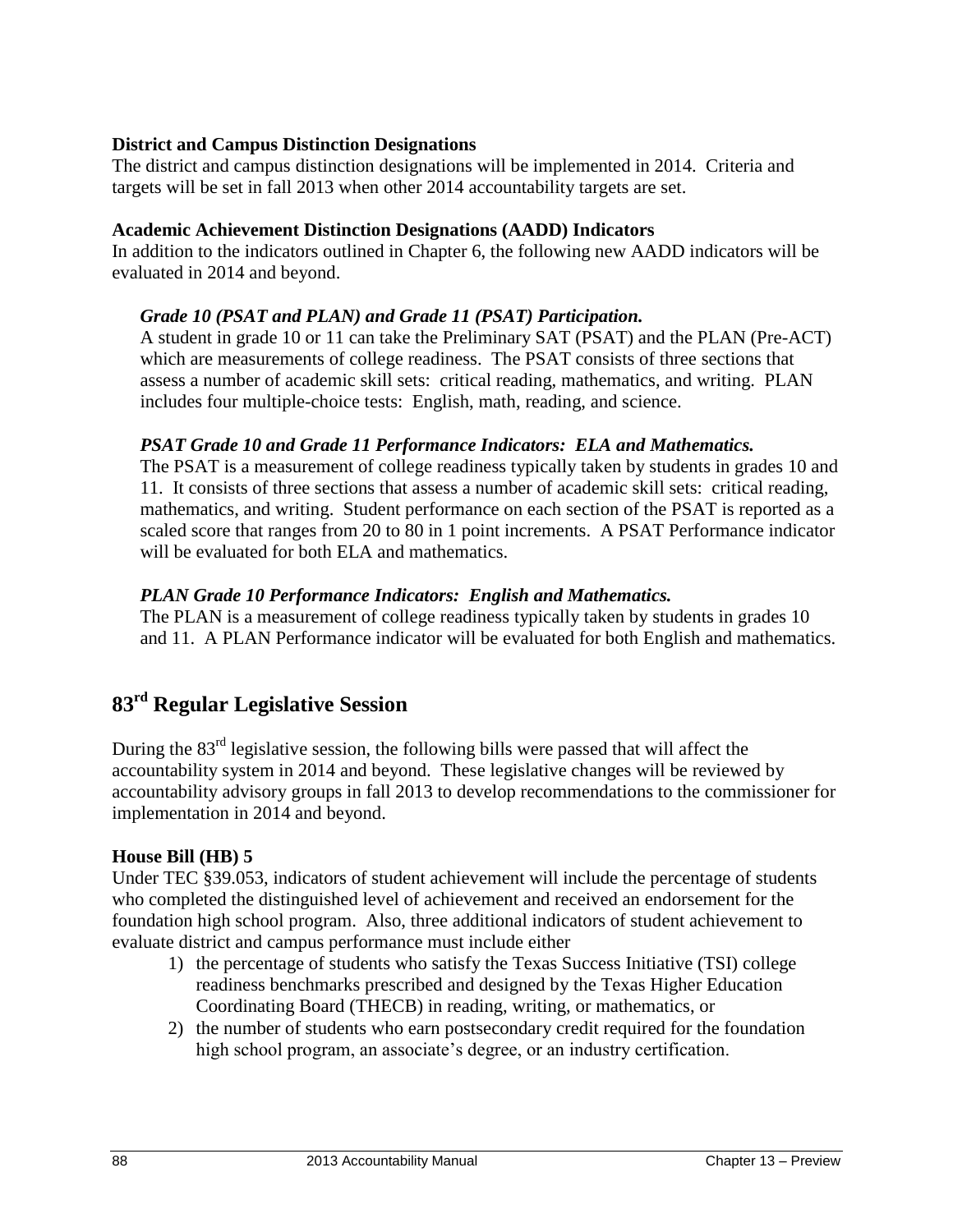TEC§39.054 requires district performance ratings of A, B, C, D, or F where A, B, or C reflects acceptable performance and D or F reflects unacceptable performance. Also, campus performance ratings of exemplary, recognized, acceptable, or unacceptable where exemplary, recognized, or acceptable reflects acceptable performance and unacceptable reflects unacceptable performance are required. Districts may not receive a rating of A if any campus is rated unacceptable. These ratings are required to be assigned beginning in the 2016-17 school year.

TEC§39.0545 requires districts to self-evaluate and assign to the district and each campus a performance rating of exemplary, recognized, acceptable, and unacceptable for performance in community and student engagement. By August 8, districts must report each rating to TEA and the public. These locally-determined ratings are required to be implemented in the 2013-14 school year.

TEC §39.201 clarifies that distinction designations will be awarded in connection with performance ratings (by August 8), but does not change the current process.

TEC **§**39.202 is expanded to include the following indicators – percentages of students: earning business/industry certification/license, completing a coherent sequence of career and technical courses, completing dual credit courses or articulated postsecondary courses, achieving College Readiness Benchmarks or equivalent on the PSAT, SAT, ACT or ACT-Plan, and receiving college credit on an AP or IB exam. Also, the "Exemplary" and "Recognized" distinction designation labels are removed.

TEC **§**39.203 is limited to academic achievement in English language arts, mathematics, science, and social studies. Fine arts, physical education, 21<sup>st</sup> Century Workforce Development program, and second language acquisition are removed. To the extent possible, preliminary findings by the 21<sup>st</sup> Century Workforce Development Program committee that was convened in 2013 will be reviewed by accountability advisory groups in fall 2013 to examine how new career and technical education measures can be incorporated into the performance index accountability system for 2014 and beyond.

Reporting requirements in TEC **§**39.301(c) are modified to replace the RHSP/DAP indicators with new indicators for the foundation high school program and endorsements.

TEC §39.309 adds a new requirement to develop and implement a Texas School Accountability Dashboard.

TEC §39.363 requires that TEA publish the ratings assigned and published locally by districts under 39.0545, district and campus performance ratings, distinction designations, and financial accountability ratings on the agency's website no later than October 1, 2014.

# **HB 866**

TEC §39.023 is amended and could have a significant impact on the state's assessment system but will only take effect on any date not later than September 1, 2015, if the agency obtains any necessary waiver from federal law or regulation that conflicts with the proposed amendments to TEC §39.023 discussed below, or notification from the United States Department of Education (USDE) that such a waiver is not necessary. If the commissioner does receive a federal waiver,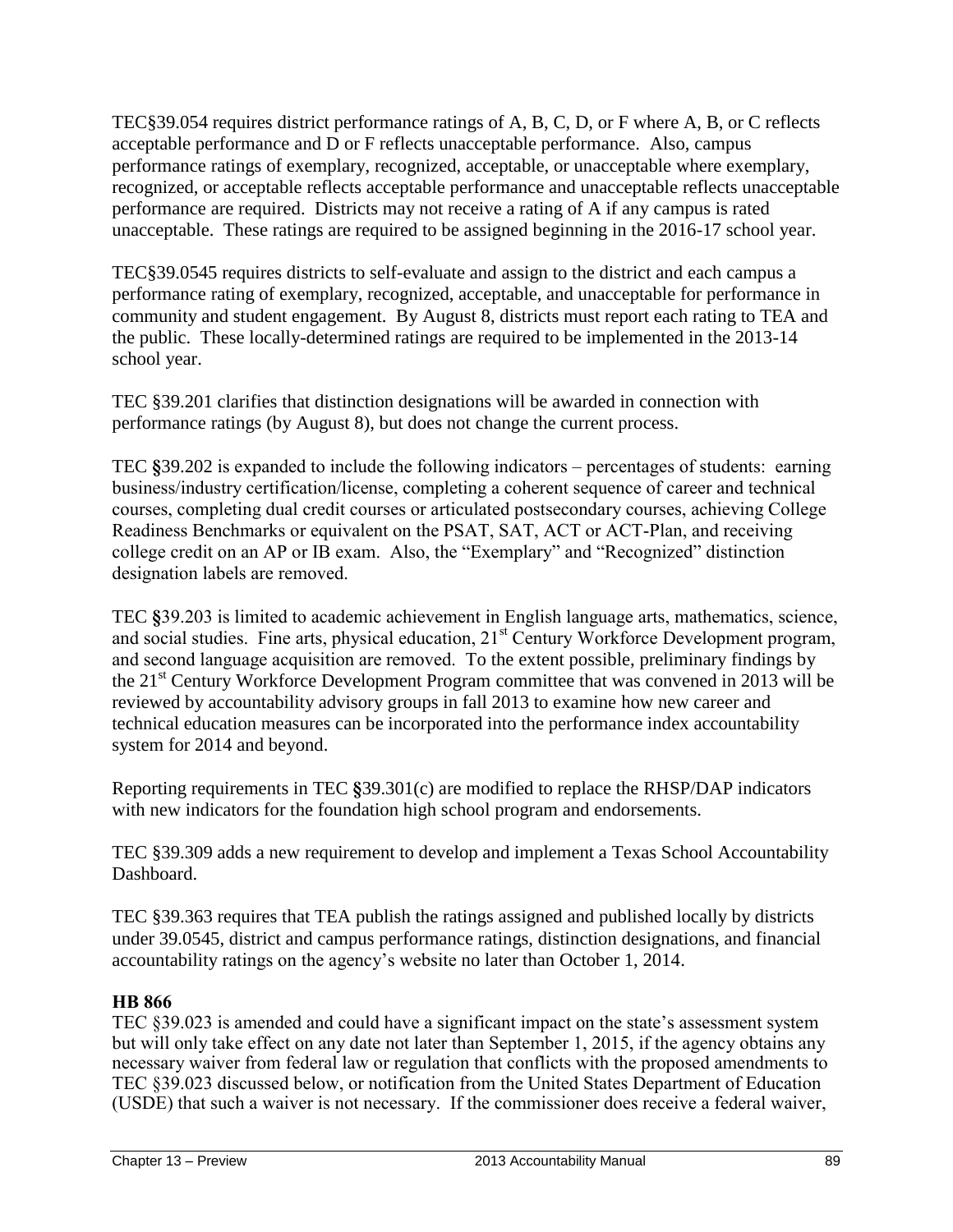or notification that a waiver is unnecessary, the commissioner shall publish notice in the Texas Register after receiving the waiver or notification. The act would apply beginning with the first school year that begins after the waiver or notification is received.

The grades 3–8 assessment system defined by HB 866 would include these assessments:

Eleven required administrations (i.e., required for all students):

- reading: grades  $3, 5, 8$
- $\bullet$  mathematics: grades 3, 5, 8
- writing: grades 4 and 7
- science: grades 5 and 8
- social studies: grade 8

Six contingent/optional administrations (i.e., required for students who did not achieve a high enough score on a previous grade's subject test or administered to students in a district that chooses to administer the tests):

- reading: grades  $4, 6, 7$
- $\bullet$  mathematics: grades 4, 6, 7

Added TEC §39.023(a-3) will require the agency to establish a score that could predict, within a three-percent margin of error, whether a student will achieve satisfactory performance on the same content-area assessment in the next grade during the following school year. The minimum satisfactory adjusted scale score is required to be the sum of the scale score that indicates satisfactory performance plus the minimum number of additional points that would produce a score indicating a student will likely pass the same content-area assessment in the next grade.

HB 866 will delete TEC  $\S 39.023(a)(6)$ , which stipulates that the state comply with federal testing requirements, adding subsection (a-9) to provide that the commissioner would seek waivers from the USDE if exempting high-performing students from assessments in a subsequent grade or grades under the previous subsections is determined to be contrary to federal law. When applying for the federal waivers, the commissioner would be required to use all relevant data including, but not limited to, data relating to the likelihood that students who score equal to or above the minimum satisfactory adjusted scale score will score above the passing standard in subsequent years, the costs of assessing such students, and the benefits of increased emphasis on low-performing students so they can be successful after one year.

HB 866 also adds subsection TEC §39.023 (a-8), allowing a district or charter school to test at its discretion any students not required to test by TEC §39.023(a-4), (a-5), or (a-6) in grades 4, 6, and 7. The agency will provide and score such assessment materials in the same manner and at the same cost as it does for all required testing. Further, HB 866 prohibits any discretionary testing under TEC §39.023(a-8) to be used in the state accountability system.

HB 866 adds TEC §39.023(a-10), which states that the provisions of proposed TEC §39.023(a-3) through (a-9) described above and (a-10) expire on September 1, 2017. The grades 3–8 assessment program currently in place would be reinstituted.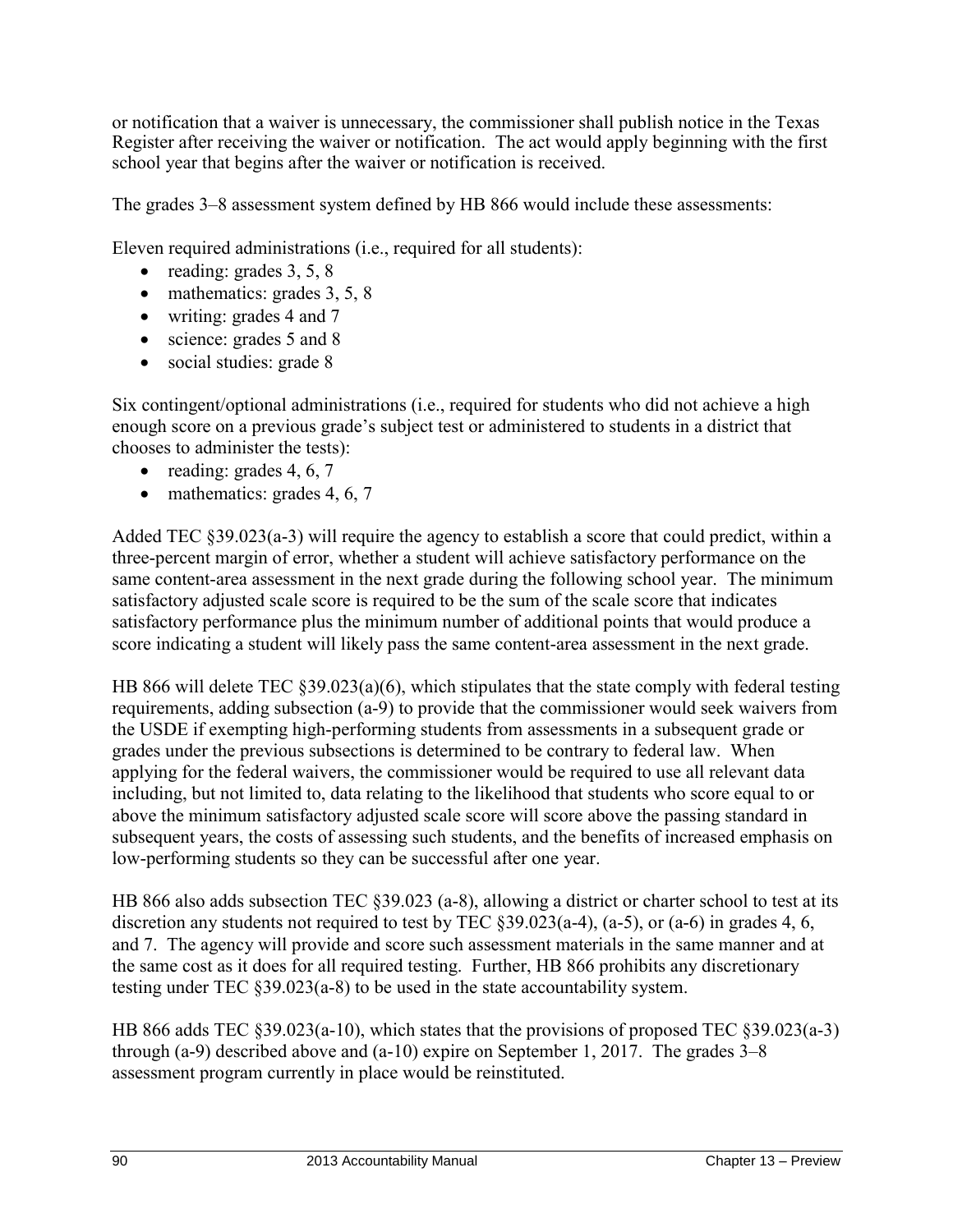#### **Senate Bill (SB) 306**

Amends TEC §39.055 relating to consideration of a student receiving treatment in a residential facility for public school accountability.

#### **SB 377**

TEC §39.027(a-2) is added and requires that an English language learner be enrolled for 60 consecutive days in a school year for that school year to count as one year in the calculation of years in U.S. schools. It is assumed that "during a year" refers to a school year, not a calendar year. This section does not apply to the asylee/refugee exemption of TEC 39.027(a-1).

Per section 81 of HB 5, TEC §39.027(a-2) applies to a student regardless of the date in which the student initially enrolls in a U.S. school.

#### **SB 1538**

TEC §39.0545 is added to require the evaluation of dropout recovery schools. The commissioner shall designate as a dropout recovery school a school district or an openenrollment charter school or a campus of a district or of an open-enrollment charter school:

- 1. that serves students in grades 9-12 and has an enrollment of which at least 50 percent of the students are 17 years of age or older as of September 1 of the school year as reported for the fall semester Public Education Information Management System (PEIMS) submission; and
- 2. that meets the eligibility requirements for and is registered under alternative education accountability procedures adopted by the commissioner.

The alternative completion rate must be used to determine the student achievement indicator for a dropout recovery school. The alternative completion rate shall be the ratio of the total number of students who graduate, continue attending school into the next academic year, or receive a high school equivalency certificate to the total number of students in the longitudinal cohort of students.

In determining the performance rating of a dropout recovery school, the commissioner shall include any student who graduates or receives a high school equivalency certificate in the completion rate.

For a dropout recovery school, only the best result from the primary administration and any retake of an assessment instrument administered to a student in the school year evaluated under the accountability procedures adopted by the commissioner may be considered in determining the performance rating of the school.